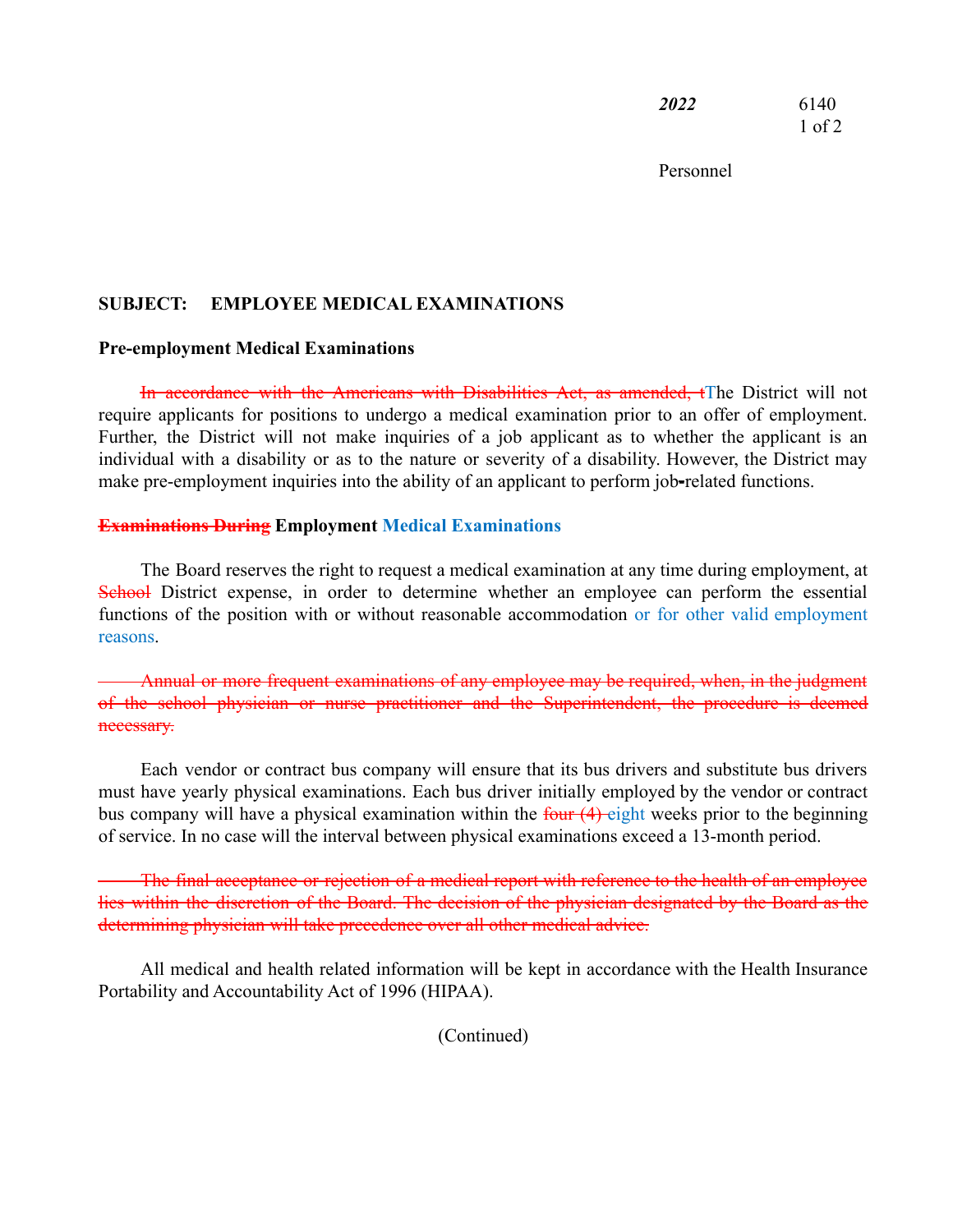*2022* 6140 2 of 2

Personnel

### **SUBJECT: EMPLOYEE MEDICAL EXAMINATIONS (Cont'd.)**

#### **Examinations and Inquiries**

## Acceptable

The District will may conduct voluntary medical examinations, including voluntary medical histories, which are part of an employee health program available to employees at that work site. The District may make inquiries into the ability of an employee to perform job-related functions.

#### Prohibited

The District, however, will not require a medical examination and will not make inquiries as to whether the employee is an individual with a disability or as to the nature or severity of the disability, unless the examination or inquiry is shown to be job related and consistent with business necessity.

Americans with Disabilities Act Amendments Act (ADAAA) of 2008, Public Law 110-325) Americans with Disabilities Act (ADA), 42 USC § 12101 et seq. Section 504 of the Rehabilitation Act of 1973, 29 USC § 790 et seq. Health Insurance Portability and Accountability Act of 1996 (HIPAA), Public Law 104-191 45 CFR Parts 160 and 164 28 CFR §§ 41.55 and 42.513 29 CFR §§ 1630.13 and 1630.14 34 CFR § 104.14 Civil Service Law § 72 Education Law §§ 913 and 3624 Vehicle and Traffic Law §§ 509-b, 509-d, and 509-g 8 NYCRR §§ 136.3 and 156.3(2) 10 NYCRR Part 14 15 NYCRR Part 6